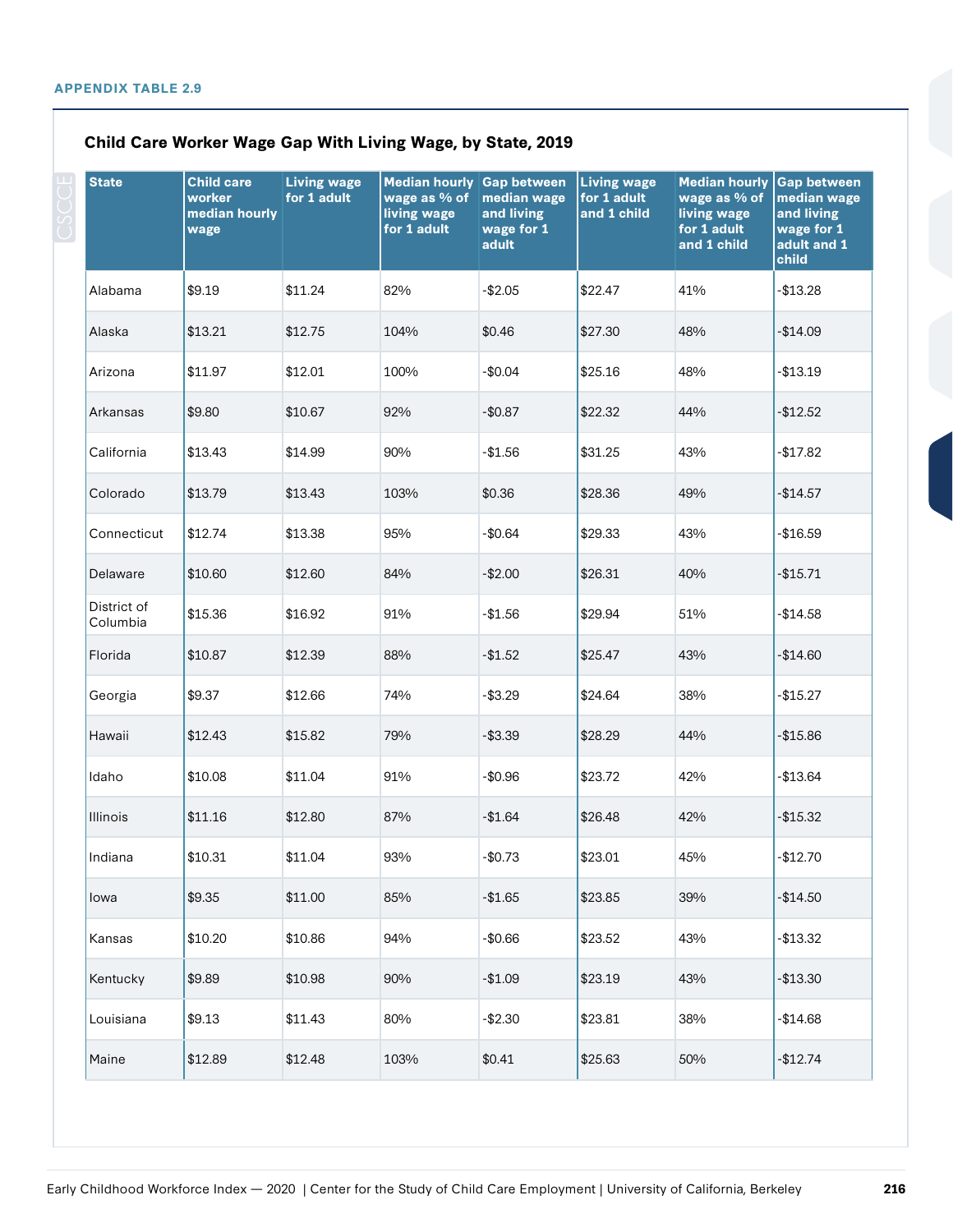| <b>State</b>            | <b>Child care</b><br>worker<br>median hourly<br>wage | <b>Living wage</b><br>for 1 adult | Median hourly Gap between<br>wage as % of<br>living wage<br>for 1 adult | median wage<br>and living<br>wage for 1<br>adult | <b>Living wage</b><br>for 1 adult<br>and 1 child | <b>Median hourly</b><br>wage as % of<br>living wage<br>for 1 adult<br>and 1 child | <b>Gap between</b><br>median wage<br>and living<br>wage for 1<br>adult and 1<br>child |
|-------------------------|------------------------------------------------------|-----------------------------------|-------------------------------------------------------------------------|--------------------------------------------------|--------------------------------------------------|-----------------------------------------------------------------------------------|---------------------------------------------------------------------------------------|
| Maryland                | \$11.59                                              | \$14.56                           | 80%                                                                     | $-$2.97$                                         | \$29.39                                          | 39%                                                                               | -\$17.80                                                                              |
| Massachusetts           | \$14.11                                              | \$15.46                           | 91%                                                                     | $-$1.35$                                         | \$32.12                                          | 44%                                                                               | $-$18.01$                                                                             |
| Michigan                | \$11.13                                              | \$11.35                           | 98%                                                                     | $-$0.22$                                         | \$23.77                                          | 47%                                                                               | $-$12.64$                                                                             |
| Minnesota               | \$12.06                                              | \$12.05                           | 100%                                                                    | \$0.01                                           | \$26.65                                          | 45%                                                                               | $-$14.59$                                                                             |
| Mississippi             | \$8.94                                               | \$10.89                           | 82%                                                                     | $-$1.95$                                         | \$21.14                                          | 42%                                                                               | $-$12.20$                                                                             |
| Missouri                | \$10.45                                              | \$11.16                           | 94%                                                                     | $-$0.71$                                         | \$22.86                                          | 46%                                                                               | $-$12.41$                                                                             |
| Montana                 | \$10.84                                              | \$10.97                           | 99%                                                                     | $-$0.13$                                         | \$24.28                                          | 45%                                                                               | -\$13.44                                                                              |
| Nebraska                | \$11.12                                              | \$10.96                           | 101%                                                                    | \$0.16                                           | \$24.11                                          | 46%                                                                               | -\$12.99                                                                              |
| Nevada                  | \$10.62                                              | \$11.25                           | 94%                                                                     | $-$0.63$                                         | \$25.39                                          | 42%                                                                               | -\$14.77                                                                              |
| <b>New</b><br>Hampshire | \$11.69                                              | \$12.61                           | 93%                                                                     | $-$0.92$                                         | \$26.72                                          | 44%                                                                               | $-$15.03$                                                                             |
| New Jersey              | \$12.59                                              | \$14.03                           | 90%                                                                     | $-$1.44$                                         | \$29.55                                          | 43%                                                                               | -\$16.96                                                                              |
| <b>New Mexico</b>       | \$10.00                                              | \$11.38                           | 88%                                                                     | $-$1.38$                                         | \$24.27                                          | 41%                                                                               | $-$14.27$                                                                             |
| New York                | \$13.58                                              | \$15.56                           | 87%                                                                     | $-$1.98$                                         | \$30.92                                          | 44%                                                                               | -\$17.34                                                                              |
| North Carolina          | \$10.62                                              | \$11.98                           | 89%                                                                     | $-$1.36$                                         | \$24.73                                          | 43%                                                                               | $-$14.11$                                                                             |
| North Dakota            | \$11.44                                              | \$11.02                           | 104%                                                                    | \$0.42                                           | \$23.45                                          | 49%                                                                               | $-$12.01$                                                                             |
| Ohio                    | \$10.65                                              | \$10.86                           | 98%                                                                     | $-$0.21$                                         | \$23.31                                          | 46%                                                                               | $-$12.66$                                                                             |
| Oklahoma                | \$9.26                                               | \$10.94                           | 85%                                                                     | $-$1.68$                                         | \$23.28                                          | 40%                                                                               | \$14.02                                                                               |
| Oregon                  | \$12.46                                              | \$13.49                           | 92%                                                                     | $-$1.03$                                         | \$27.55                                          | 45%                                                                               | -\$15.09                                                                              |
| Pennsylvania            | \$10.69                                              | \$11.53                           | 93%                                                                     | $-$0.84$                                         | \$24.30                                          | 44%                                                                               | $-$ \$13.61                                                                           |
| Rhode Island            | \$12.01                                              | \$12.81                           | 94%                                                                     | $-$0.80$                                         | \$27.14                                          | 44%                                                                               | $-$15.13$                                                                             |

## **Child Care Worker Wage Gap With Living Wage, by State, 2019**